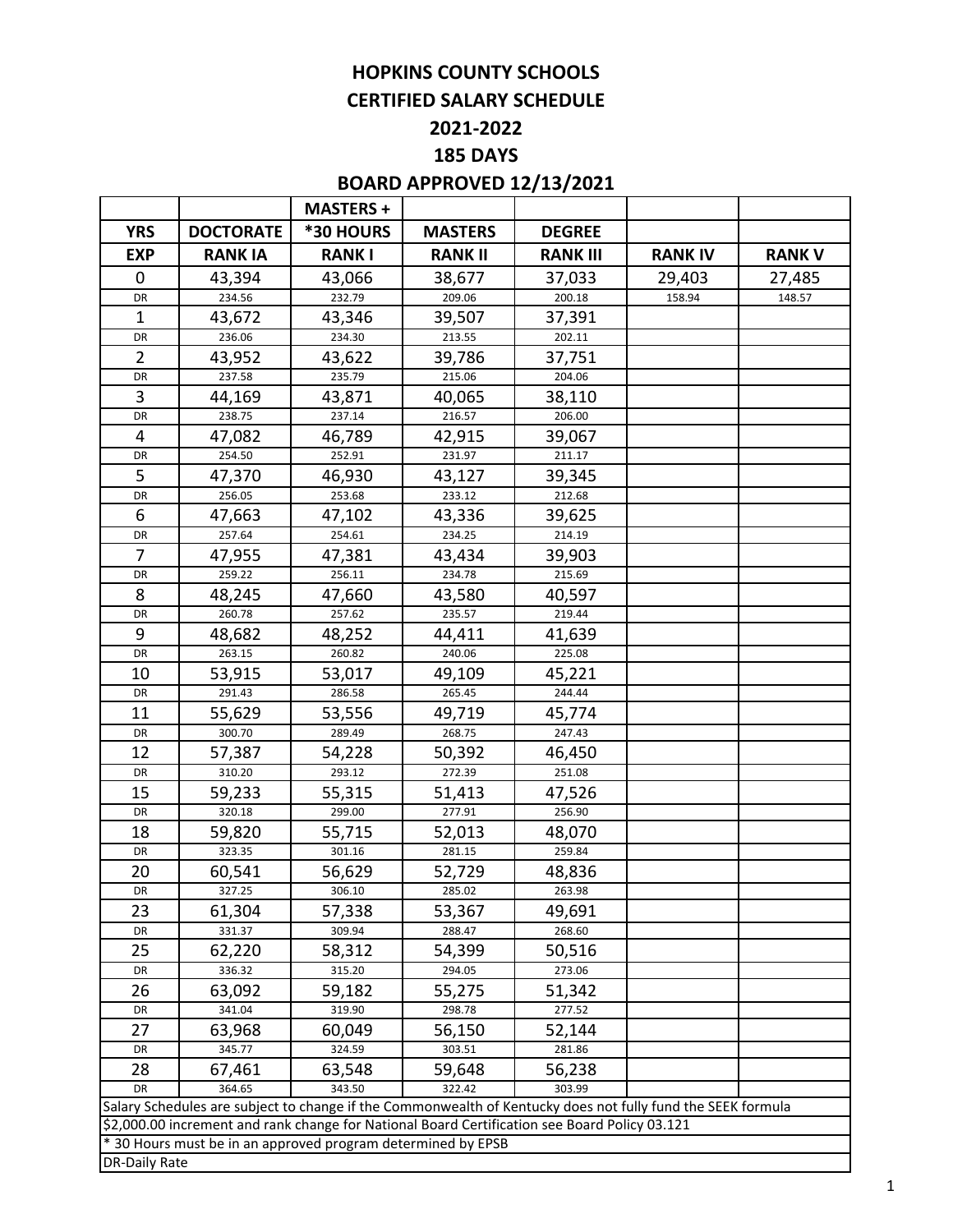# **HOPKINS COUNTY SCHOOLS CLASSIFIED SALARY SCHEDULE**

# **2021-2022 BOARD APPROVED 12/13/2021**

| <b>EXP</b>     | $\mathbf{1}$ | $2^{\circ}$ | 3A                                                                                                  | $\overline{\mathbf{3}}$ | $\overline{\mathbf{4}}$ | 5A    | 5     |
|----------------|--------------|-------------|-----------------------------------------------------------------------------------------------------|-------------------------|-------------------------|-------|-------|
|                |              |             |                                                                                                     |                         |                         |       |       |
| 0              | 13.68        | 13.16       | 11.52                                                                                               | 11.26                   | 10.46                   | 9.97  | 9.48  |
| $\mathbf{1}$   |              |             |                                                                                                     |                         |                         |       |       |
|                | 15.81        | 14.62       | 12.84                                                                                               | 12.52                   | 11.60                   | 11.09 | 10.89 |
| $\overline{2}$ | 16.03        | 14.87       | 13.06                                                                                               | 12.76                   | 11.87                   | 11.35 | 11.16 |
|                |              |             |                                                                                                     |                         |                         |       |       |
| $\mathbf{3}$   | 16.31        | 15.11       | 13.32                                                                                               | 12.99                   | 12.11                   | 11.59 | 11.40 |
|                |              |             |                                                                                                     |                         |                         |       |       |
| 4              | 16.56        | 15.38       | 13.57                                                                                               | 13.25                   | 12.38                   | 11.84 | 11.64 |
|                |              |             |                                                                                                     |                         |                         |       |       |
| 5              | 16.80        | 15.60       | 13.81                                                                                               | 13.49                   | 12.63                   | 12.07 | 11.91 |
|                |              |             |                                                                                                     |                         |                         |       |       |
| 6              | 17.04        | 15.85       | 14.06                                                                                               | 13.76                   | 12.83                   | 12.35 | 12.14 |
| $\overline{7}$ | 17.28        | 16.11       | 14.31                                                                                               | 14.00                   | 13.12                   | 12.58 | 12.40 |
|                |              |             |                                                                                                     |                         |                         |       |       |
| 8              | 17.55        | 16.36       | 14.57                                                                                               | 14.26                   | 13.36                   | 12.82 | 12.65 |
|                |              |             |                                                                                                     |                         |                         |       |       |
| 9              | 17.80        | 16.62       | 14.81                                                                                               | 14.49                   | 13.63                   | 13.07 | 12.88 |
|                |              |             |                                                                                                     |                         |                         |       |       |
| 10             | 18.04        | 16.84       | 15.05                                                                                               | 14.74                   | 13.86                   | 13.33 | 13.15 |
|                |              |             |                                                                                                     |                         |                         |       |       |
| 11             | 18.29        | 17.09       | 15.30                                                                                               | 14.98                   | 14.12                   | 13.57 | 13.39 |
|                |              |             |                                                                                                     |                         |                         |       |       |
| 12             | 18.53        | 17.36       | 15.57                                                                                               | 15.24                   | 14.36                   | 13.83 | 13.66 |
| 15             | 18.80        | 17.60       | 15.79                                                                                               | 15.50                   | 14.59                   | 14.06 | 13.87 |
|                |              |             |                                                                                                     |                         |                         |       |       |
| 18             | 19.05        | 17.84       | 16.08                                                                                               | 15.74                   | 14.85                   | 14.34 | 14.12 |
|                |              |             |                                                                                                     |                         |                         |       |       |
| 20             | 19.26        | 18.09       | 16.29                                                                                               | 15.97                   | 15.10                   | 14.56 | 14.39 |
|                |              |             |                                                                                                     |                         |                         |       |       |
| 23             | 19.55        | 18.34       | 16.52                                                                                               | 16.21                   | 15.35                   | 14.81 | 14.62 |
|                |              |             |                                                                                                     |                         |                         |       |       |
| 25             | 19.78        | 18.59       | 16.78                                                                                               | 16.49                   | 15.61                   | 15.07 | 14.89 |
|                |              |             |                                                                                                     |                         |                         |       |       |
| 26             | 20.04        | 18.83       | 17.04                                                                                               | 16.74                   | 15.82                   | 15.31 | 15.12 |
| 27             | 20.27        | 19.07       | 17.29                                                                                               | 16.97                   | 16.08                   | 15.57 | 15.37 |
|                |              |             |                                                                                                     |                         |                         |       |       |
| 28             | 20.79        | 19.57       | 17.78                                                                                               | 17.48                   | 16.59                   | 16.05 | 15.84 |
|                |              |             |                                                                                                     |                         |                         |       |       |
|                |              |             | Salary Schedules are subject to change if the Commonwealth of Kentucky does not fully fund the SEEK |                         |                         |       |       |
| formula        |              |             |                                                                                                     |                         |                         |       |       |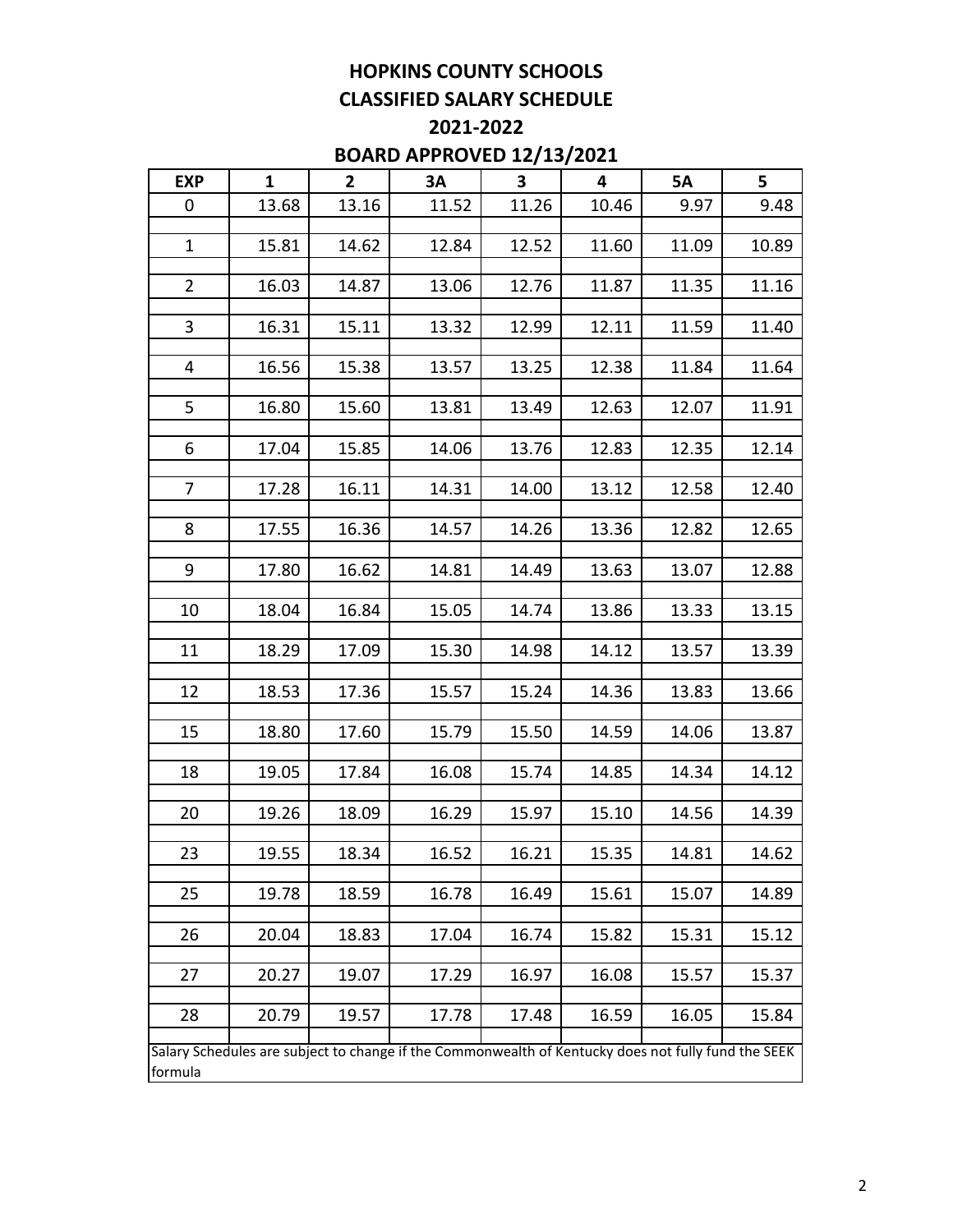### **HOPKINS COUNTY SCHOOLS CLASSIFIED SALARY SCHEDULE 2021-2022 BOARD APPROVED 12/13/2021**

|          |    | Job |                                                                                                                                                                                        |        |                                                                                                                                                                       |        |
|----------|----|-----|----------------------------------------------------------------------------------------------------------------------------------------------------------------------------------------|--------|-----------------------------------------------------------------------------------------------------------------------------------------------------------------------|--------|
| Category |    |     | <b>Class</b> Position Classification                                                                                                                                                   |        | <b>Additional Increment</b>                                                                                                                                           |        |
| 1        | 1. |     | 7163 Account Clerk III                                                                                                                                                                 |        |                                                                                                                                                                       |        |
|          | 2. |     | 7191 Payroll Clerk II-Finance                                                                                                                                                          |        |                                                                                                                                                                       |        |
|          | 3. |     | 7447 Maintenance Worker II                                                                                                                                                             |        | \$1,200 annually for masters electrical, plumbing or<br>hvac license; \$600 annually for journeyman<br>electrical, plumbing, hvac, pesticide, or locksmith<br>license |        |
|          | 4. |     | 7605 Custodial Supervisor (High School)                                                                                                                                                |        |                                                                                                                                                                       |        |
|          | 5. |     | 7665 Employee Benefit Specialist                                                                                                                                                       |        |                                                                                                                                                                       |        |
|          | 6. |     | 7761 Secretary to Superintendent                                                                                                                                                       |        | \$7,000 Annually                                                                                                                                                      |        |
|          | 7. |     | 7765 Administrative Secretary II                                                                                                                                                       |        |                                                                                                                                                                       |        |
|          | 8  |     | 7915 Vehicle Mechanic II                                                                                                                                                               |        | \$.50/hr.<br>\$1,200 annually for ASE school bus masters<br>certification; \$600 annually for KDE school bus<br>certification                                         |        |
|          | 9. |     | 7931 Bus Driver Training Coordinator                                                                                                                                                   |        |                                                                                                                                                                       |        |
| 2        | 1. |     | 7205 Food Service Account Clerk                                                                                                                                                        |        |                                                                                                                                                                       |        |
|          | 2. |     | 7448 Maintenance Worker I                                                                                                                                                              |        |                                                                                                                                                                       |        |
|          | 3. |     | 7527 Computer Training Specialist                                                                                                                                                      |        |                                                                                                                                                                       |        |
|          | 4. |     | 7661 Personnel Assistant                                                                                                                                                               |        |                                                                                                                                                                       |        |
|          | 5. |     | 7762 Administrative Secretary I                                                                                                                                                        |        |                                                                                                                                                                       |        |
|          | 6. |     | 7771 Secretary II                                                                                                                                                                      |        |                                                                                                                                                                       |        |
|          | 7. |     | 7863 Attendance Data Technician                                                                                                                                                        |        | \$.50/hr. (with hire date prior to $7/1/10$ )                                                                                                                         |        |
|          | 8. |     | 7906 Transportation Data Assistant                                                                                                                                                     |        |                                                                                                                                                                       |        |
|          | 9. |     | 8908 Dispatcher/Driver Trainer                                                                                                                                                         |        |                                                                                                                                                                       |        |
| 3A       | 1. |     | 7531 Microcomputer Software Technician                                                                                                                                                 |        |                                                                                                                                                                       |        |
|          | 2. |     | 7605 Custodial Supervisor (Elementary & Middle School)                                                                                                                                 |        |                                                                                                                                                                       |        |
|          | 3. |     | 7634 Utility Worker I                                                                                                                                                                  |        |                                                                                                                                                                       |        |
|          | 4. |     | 7773 School Secretary I - High School                                                                                                                                                  |        |                                                                                                                                                                       |        |
|          | 5. |     | 7933 Bus Driver Trainer                                                                                                                                                                |        |                                                                                                                                                                       |        |
|          | 6. |     | 7941 Bus Driver/Backup Bus Driver                                                                                                                                                      |        | Hourly rate for 0 years experience is \$12.54                                                                                                                         |        |
|          | 7. |     | 7941 Bus Driver Trainer                                                                                                                                                                |        | \$.20/hr. while training driver                                                                                                                                       |        |
|          | 8. |     | 8946 Substitute Bus Driver                                                                                                                                                             |        |                                                                                                                                                                       |        |
| 3        | 1. |     | 7321 Instructional Assistant-High School (Learning Management System)                                                                                                                  |        |                                                                                                                                                                       |        |
|          | 2. |     | 7777 School Secretary II (Elementary)                                                                                                                                                  |        |                                                                                                                                                                       |        |
|          | 3. |     | 7778 School Secretary II (High School)                                                                                                                                                 |        |                                                                                                                                                                       |        |
|          | 4. |     | 7779 School Secretary II (Middle)                                                                                                                                                      |        |                                                                                                                                                                       |        |
|          | 5. |     | 7607 Lead Custodian                                                                                                                                                                    |        |                                                                                                                                                                       |        |
|          | 6. |     | 7627 Grounds Worker II                                                                                                                                                                 |        |                                                                                                                                                                       |        |
| 4        | 1. |     | 7212 Food Service Manager I                                                                                                                                                            |        | Elem. & Middle: \$1.50 hr., High \$2.00 hr.                                                                                                                           |        |
|          | 2. |     | 7273 Health Services Assistant                                                                                                                                                         |        |                                                                                                                                                                       |        |
|          | 3. |     | 7324 Child Development Center Supervisor                                                                                                                                               |        |                                                                                                                                                                       |        |
|          | 4  |     | 7781 Clerical Assistant III                                                                                                                                                            |        |                                                                                                                                                                       |        |
|          | 5. |     | 7791 Receptionist-Central Office                                                                                                                                                       |        |                                                                                                                                                                       |        |
|          | 6. |     | 7609 Custodian (Permanent Substitute)                                                                                                                                                  |        |                                                                                                                                                                       |        |
|          | 7. |     | 7628 Grounds Worker I                                                                                                                                                                  |        |                                                                                                                                                                       |        |
| 5A       | 1. |     | 7318 Instructional Assistant II (Special Ed-Medically Fragile)*                                                                                                                        |        |                                                                                                                                                                       |        |
|          | 2. |     | 7767 Community Liaison/Administrative Assistant                                                                                                                                        |        |                                                                                                                                                                       |        |
|          | 3. |     | 7782 Clerical Assistant II                                                                                                                                                             |        |                                                                                                                                                                       |        |
|          | 4. |     | 7943 Bus Monitor-Exceptional Children (Medically Fragile)*                                                                                                                             |        |                                                                                                                                                                       |        |
|          |    |     | * Medically Fragile: student tracheotomy, feeding tube, catheter, or EBD in self contained unit, toileting, and other documented                                                       |        |                                                                                                                                                                       |        |
|          |    |     | intense needs as approved by appropriate director.                                                                                                                                     |        |                                                                                                                                                                       |        |
| 5        | 1. |     | 7241 Cook/Baker                                                                                                                                                                        |        |                                                                                                                                                                       |        |
|          | 2. |     | 7319 Instructional Monitor II                                                                                                                                                          |        |                                                                                                                                                                       |        |
|          | 3. |     | 7320 Instructional Assistant I                                                                                                                                                         |        |                                                                                                                                                                       |        |
|          | 4. |     | 7326 Child Development Center Assistant Supervisor                                                                                                                                     |        |                                                                                                                                                                       |        |
|          | 5. |     | 7526 Computer Lab Technician                                                                                                                                                           |        |                                                                                                                                                                       |        |
|          | 6. |     | 7942 Bus Monitor / Backup Bus Monitor                                                                                                                                                  |        |                                                                                                                                                                       |        |
|          | 7. |     | 8947 Substitute Bus Monitor                                                                                                                                                            |        |                                                                                                                                                                       |        |
|          |    |     | * Medically Fragile: student tracheotomy, feeding tube, catheter, or EBD in self contained unit, toileting, and other documented<br>intense needs as approved by appropriate director. |        |                                                                                                                                                                       |        |
|          |    |     | Seasonal Workers Hourly Wage                                                                                                                                                           |        |                                                                                                                                                                       |        |
|          |    |     | <b>CO-OP Students</b>                                                                                                                                                                  | \$8.50 | Substitute Instructional Assistant (8318)                                                                                                                             | \$8.50 |
|          |    |     | Substitute Custodian (8609)                                                                                                                                                            | \$8.50 | Child Care Assist. Substitute/Seasonal Worker                                                                                                                         | \$8.50 |
|          |    |     | Substitute Food Service (8241)                                                                                                                                                         | \$8.50 | Bus Driver Trainees (8948)                                                                                                                                            | \$8.50 |
|          |    |     | Lunchroom Monitor (7213)                                                                                                                                                               | \$8.50 | Substitute Secretary A (8771)                                                                                                                                         | \$8.50 |

ESL Translator \$25.00 Substiture Secretary B (8765)

Others as determined by contract & approved by the board

3

\$8.50 Substitute Secretary A (8771) \$8.50<br>\$25.00 Substiture Secretary B (8765) \$10.00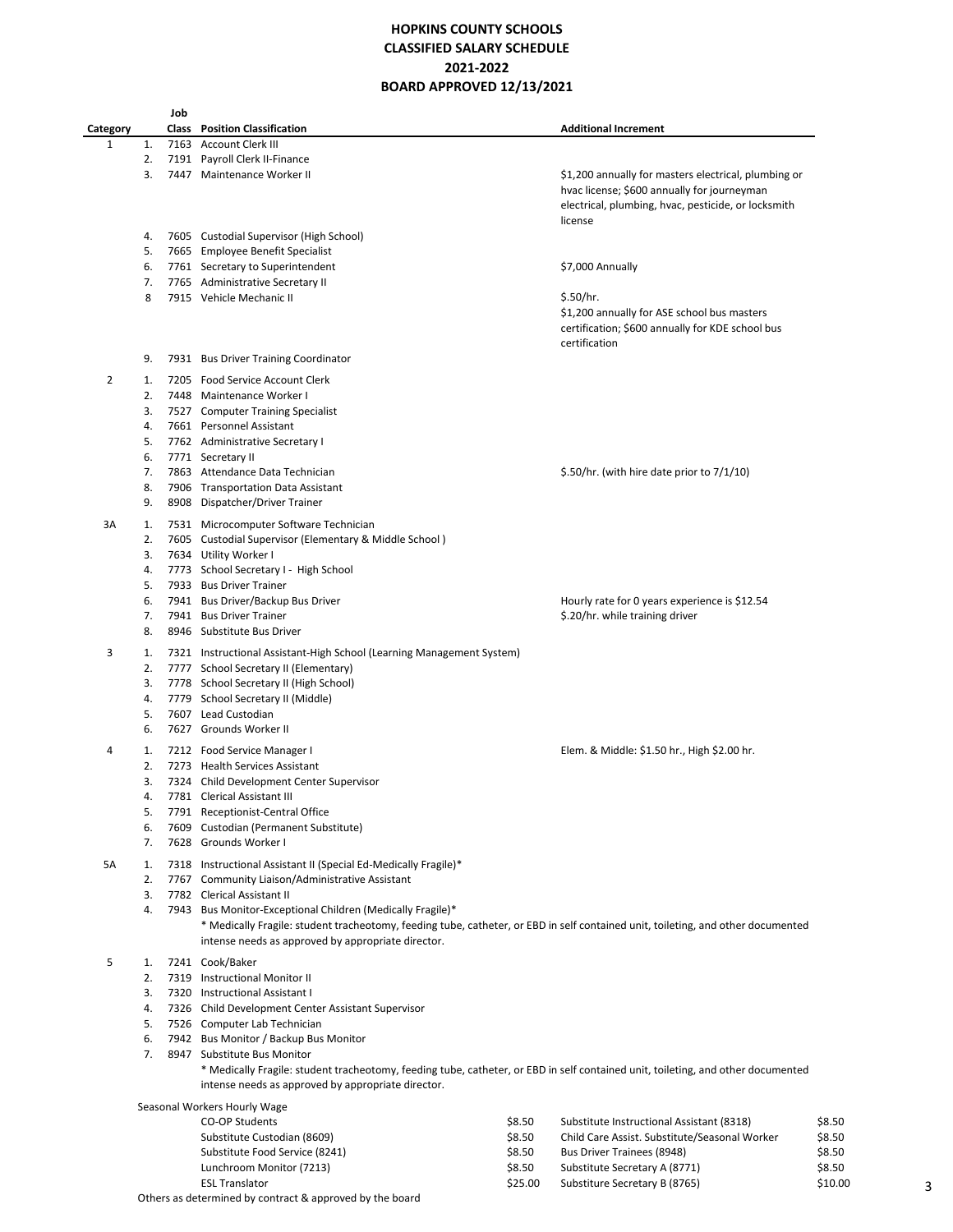# **HOPKINS COUNTY SCHOOLS CLASSIFIED SALARY SCHEDULE 2021-2022**

#### **BOARD APPROVED 12/13/2021 FAMILY RESOURCE/YOUTH SERVICE CENTER**

|                |               |                | <b>220 DAY SALARY</b>                                                                                            |                                                                           |               |
|----------------|---------------|----------------|------------------------------------------------------------------------------------------------------------------|---------------------------------------------------------------------------|---------------|
| <b>YRS</b>     |               | <b>YRS</b>     |                                                                                                                  | <b>YRS</b>                                                                |               |
| <b>EXP</b>     | <b>SALARY</b> | <b>EXP</b>     | <b>SALARY</b>                                                                                                    | <b>EXP</b>                                                                | <b>SALARY</b> |
| 0              | 30,323        | 4              | 33,957                                                                                                           | 8                                                                         | 37,899        |
|                | 31.231        | 5              | 34.911                                                                                                           | 9                                                                         | 39.038        |
| $\overline{2}$ | 32.140        | 6              | 35.778                                                                                                           | 10                                                                        | 40,208        |
| 3              | 33.049        |                | 36.688                                                                                                           |                                                                           |               |
|                |               |                |                                                                                                                  |                                                                           |               |
|                |               |                |                                                                                                                  |                                                                           |               |
| <b>YRS EXP</b> | <b>SALARY</b> | <b>YRS EXP</b> | <b>SALARY</b>                                                                                                    | <b>YRS EXP</b>                                                            | <b>SALARY</b> |
| 0              | 35.029        | 5              | 37.430                                                                                                           | 9                                                                         | 39.812        |
|                |               |                | FAMILI RESUURUE/IUUIN SERVIUE UENIER<br>SPEECH LANGUAGE PATHOLOGY ASSISTANT<br>(Bachelors Degree-Speech License) | <b>COORDINATOR &amp; SOCIAL WORKER ASSISTANT</b><br><b>185 DAY SALARY</b> |               |

| 7293 |   | 35,029 | 5 | 37,430 | 9  | 39,812 |
|------|---|--------|---|--------|----|--------|
|      |   | 35.400 | 6 | 37.720 | 10 | 43,532 |
|      |   | 35,771 |   | 38,008 | 11 | 44,108 |
|      | 3 | 36,146 | 8 | 38,730 | 12 | 44,808 |
|      | 4 | 37.140 |   |        |    |        |

#### **SPECIALIZED LICENSE PERSONNEL**

**JOB**

| 7292 | Therapy Assistant (Occupational)   | Daily Rate of \$170.32              |
|------|------------------------------------|-------------------------------------|
| 7338 | Educational Interpreter (Licensed) | Daily Rate of \$191.13              |
| 7291 | <b>Physical Therapist</b>          | <sup>1</sup> Daily Rate of \$333.43 |
| 7291 | Occupational Therapist             | Daily Rate of \$333.43              |
| 7289 | Clinical Psychologist              | Daily Rate of \$333.43              |
|      |                                    |                                     |

<sup>1</sup>Additional \$6,000 for Doctorate Degree

 **Speech Language Pathologist (Master's Degree +30 and Kentucky Licensure) salary will be reflective of Certified Teacher with Master's degree +30 pay scale.** 

 **Community Relations Specialist-(4 Yr. Degree) - up to 225 days- Paid from Certified Salary Schedule**

 **Social Worker/Counselor (4 Yr. Degree) - 210 days-Paid from the Certified Salary Schedule**

 **Itinerant School-Based Mental Health Therapist - up to 175 days - Paid from the Certified Salary Schedule**

# **Behavior Support Interventionist - 180 days** 32,898

|      |                                    | <b>SPECIALIZED CLASSIFIED POSITIONS</b>                                 |                                                              |               |                  |               |
|------|------------------------------------|-------------------------------------------------------------------------|--------------------------------------------------------------|---------------|------------------|---------------|
| 0040 |                                    | <sup>4</sup> Chief Financial Officer (4 Yr Degree Reguired)             |                                                              |               | (260 day Salary) | 73,443        |
| 0290 | <b>Director of Facilities</b>      |                                                                         |                                                              |               | (260 day Salary) | 73,443        |
| 7501 |                                    | Chief Information Officer (4 Yr Degree Required)                        | (260 day Salary)                                             | 68,343        |                  |               |
| 7463 |                                    | Director of Engagement, Equity, & School Support (4 Yr Degree Required) | (260 day Salary)                                             | 73,443        |                  |               |
| 7467 |                                    | Director of Child Nutrition (4 Yr Degree Required)                      |                                                              |               | (260 day Salary) | 59,547        |
| 7911 | Vehicle Maintenance Manager        |                                                                         |                                                              |               | (260 day Salary) | 57,380        |
| 7913 | Vehicle Maintenance Assistant      |                                                                         |                                                              |               | (260 day Salary) | 54,206        |
| 7914 | <b>Lead Vehicle Mechanic</b>       |                                                                         |                                                              |               | (260 day Salary) | 47,382        |
| 7432 | <b>Maintenance Manager General</b> |                                                                         |                                                              |               | (260 day Salary) | 62,480        |
| 7435 |                                    |                                                                         | Maintenance Supervisor (Assistant Maintenance Manager)       |               | (260 day Salary) | 54,206        |
| 7533 |                                    |                                                                         | Microcomputer Technology Specialist (4 Year Degree Required) |               | (260 day Salary) | 43,072        |
| 7525 |                                    | <b>Computer Maintenance Technician</b>                                  |                                                              |               | (260 day Salary) | 34,301        |
| 7421 |                                    | <b>Energy Systems Supervisor (4 Yr Degree Required)</b>                 |                                                              |               | (260 day Salary) | 52,540        |
| 7504 |                                    | <b>Technical Support Manager (4 Yr Degree Required)</b>                 |                                                              |               | (260 day Salary) | 48,960        |
| 7505 |                                    | User Support Manager (4 Yr Degree Required)                             |                                                              |               | (260 day Salary) | 48,072        |
| 7506 |                                    |                                                                         | Computer Operations Manager (4 Yr Degree Required)           |               | (260 day Salary) | 53,960        |
| 7161 |                                    | <sup>5</sup> Accounting Manager (4 Yr Degree Required)                  |                                                              |               | (260 day Salary) | 48,960        |
|      | $3$ YRS EXP                        | <b>SALARY</b>                                                           | <b>YRS EXP</b>                                               | <b>SALARY</b> | <b>YRS EXP</b>   | <b>SALARY</b> |

Additional Incentive for years of service to the District applicable to Specialized Classified Positions Category determined on September 15 for full credit. See Board policy 03.221. Amounts are cumulative.

1,500 8 3,250 12 5,000

6,750 20 8,500

\$16,807 (CFO/CPA/Gatton Financial Management Institute)

\$3,000 with CPA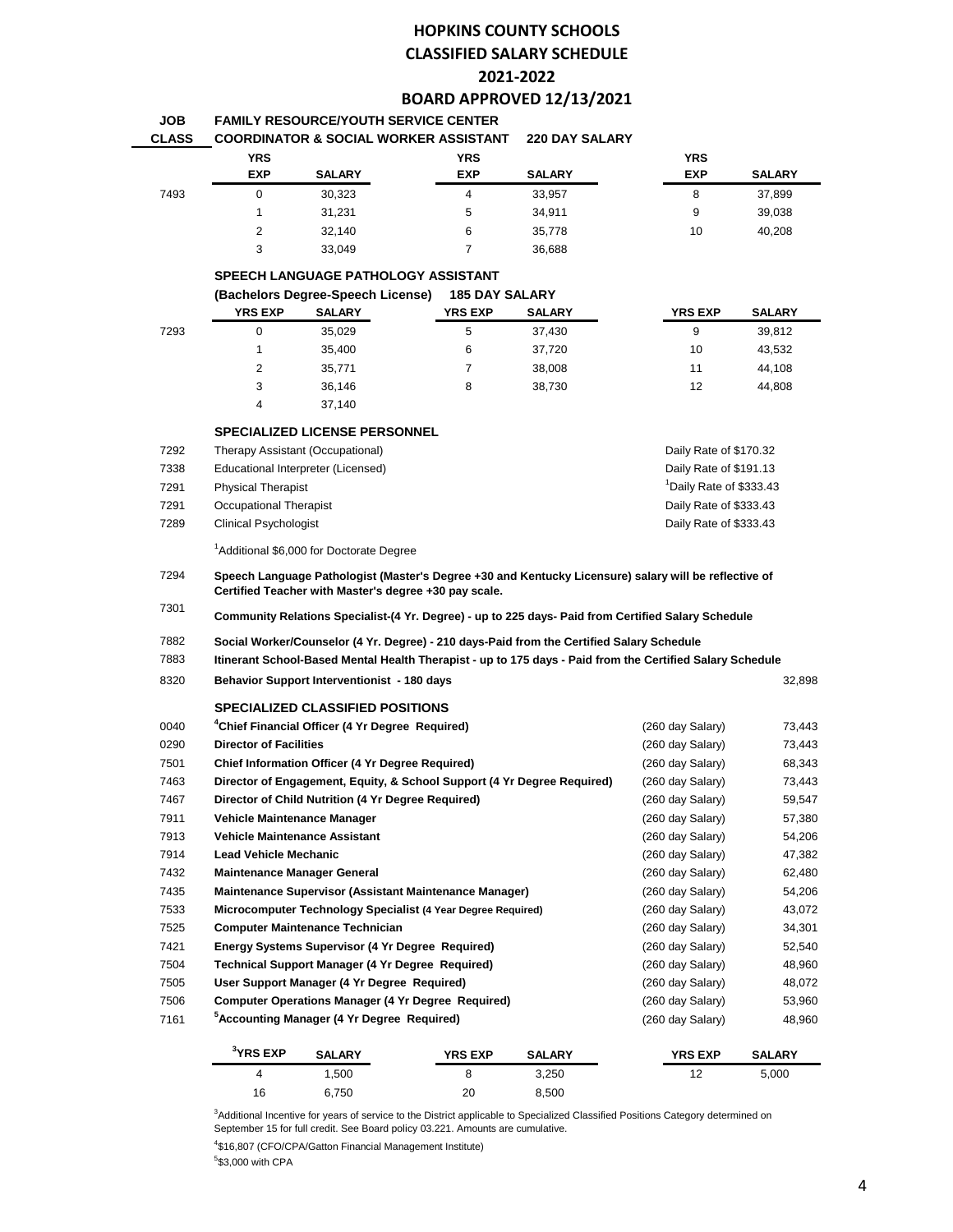## **HOPKINS COUNTY SCHOOLS EXTRA SERVICE SALARY SCHEDULE 2021-2022**

#### **BOARD APPROVED 12/13/2021**

Salaries will be determined by use of the following formula: **Central Office Staff Members** Basal Salary + Extended Employment + Extra Services = Total Salary **Assistant Superintendents** (3) - Basal Salary (240 days 52.50 % of Basal) +13,500.00 =Total Salary Basal Salary (240 days) + 11,000 + .10 cents per total ADA of second month of previous school year = Total Salary **Elementary Principals** with less than 500 students enrollment includes Preschool students: (ADA for second month of previous school yr.) - Basal Salary (240 days) + 7,750 + \$7.00 X ADA of previous year P-5 =Total Salary **Elementary Principals** with more than 500 students enrollment-includes Preschool students: (ADA for second month of previous school year). Basal Salary (240 days) + 8,750 + \$7.00 X ADA of previous year P-5 =Total Salary **Middle School Principals** - (ADA for second month of previous school year) Basal Salary (240 days) + 9,500 + \$7.50 X ADA of previous year = Total Salary **High School Principals** - (ADA for second month of previous school year) Basal Salary (240 days) + 12,000 + \$10.00 X ADA of previous year = Total Salary **Career & Technical School Principal** Basal Salary (240 days) + 10,000 = Total Salary **Academy & Alternate School Principal** Basal Salary (240 days) + 10,000 = Total Salary **Elementary/Middle School Assistant Principals** Basal Salary (210 days) + 1/2 of Principal Total Extra Service = Total Salary **Itinerant Assistant Principal** Basal Salary (195 days) + 1/2 of Principal Total Extra Service = Total Salary **High School Assistant Principals** Basal Salary (210 days) + 2/3 of Principal Total Extra Service = Total Salary **District Teacher Consultant** Basal Salary + Extended Days (TBD) = Total Salary **Head Teacher** Basal Salary (210 days) + 3,000 Extra Service = Total Salary **Lead Teacher** Basal Salary (200 days) **Early Childhood Coordinator** Basal Salary (240 days) **Student Supervisor** (2) - .5 - High School only [Section 7] Basal Salary (195 days) + .5 of 1/3 of total extra service of principal = Total Salary **Education/Curriculum Consultant** (4) - up to 225 days **Special Projects Manager** - \$2,500.00 **Certified School Psychologists** (no interns) Basal Salary + 1,750 = Total Salary (with hire date prior to 5/21/2018) **Homebound Instructors** - \$32.00 per hour **Gifted & Talented School Coordinator** (13) - \$1,000.00 **Inclusivity Coordinator** (up to 14) - \$1,500.00 **JROTC Instructors** - MIP Supplement determined by the military + \$1,000 per additional duties up to \$4,000 (color guard, orienteering, marksmanship, air rifle, drill team) **Guidance Counselors** - Elementary-200 days; Middle-204 days; High School.-210 days **Speech Language Pathologist -** \$2,000.00 per year for those with Certificate of Clinical Competence (CCC) **Media Specialist** - Elementary/Middle/High School - 198 days **School Assessment Coordinator** - \$1,500.00 **Staff members employed over 185 days must file a calendar with the HR department each year. COVID Supplemental Pay** - Two \$500 supplemental pay amounts for all full-time employees related to the work caused by disruptions resulting from the COVID-19 Pandemic for additional duties to prevent, prepare for, and respond to the COVID-19 pandemic. For school year 2021-22 only, to be paid by ESSER grant funds. **Directors** (8) - Pupil Personnel, Elementary Education/Title I, Middle/Secondary Education, Assessment, Special Education & Early Childhood, Human Resources, Transportation, & Child Nutrition **ESS Coordinators** – Elementary/Middle School \$1000.00; High School - \$2,500.00 **Summer School Coordinators** – Paid by ESS Schedule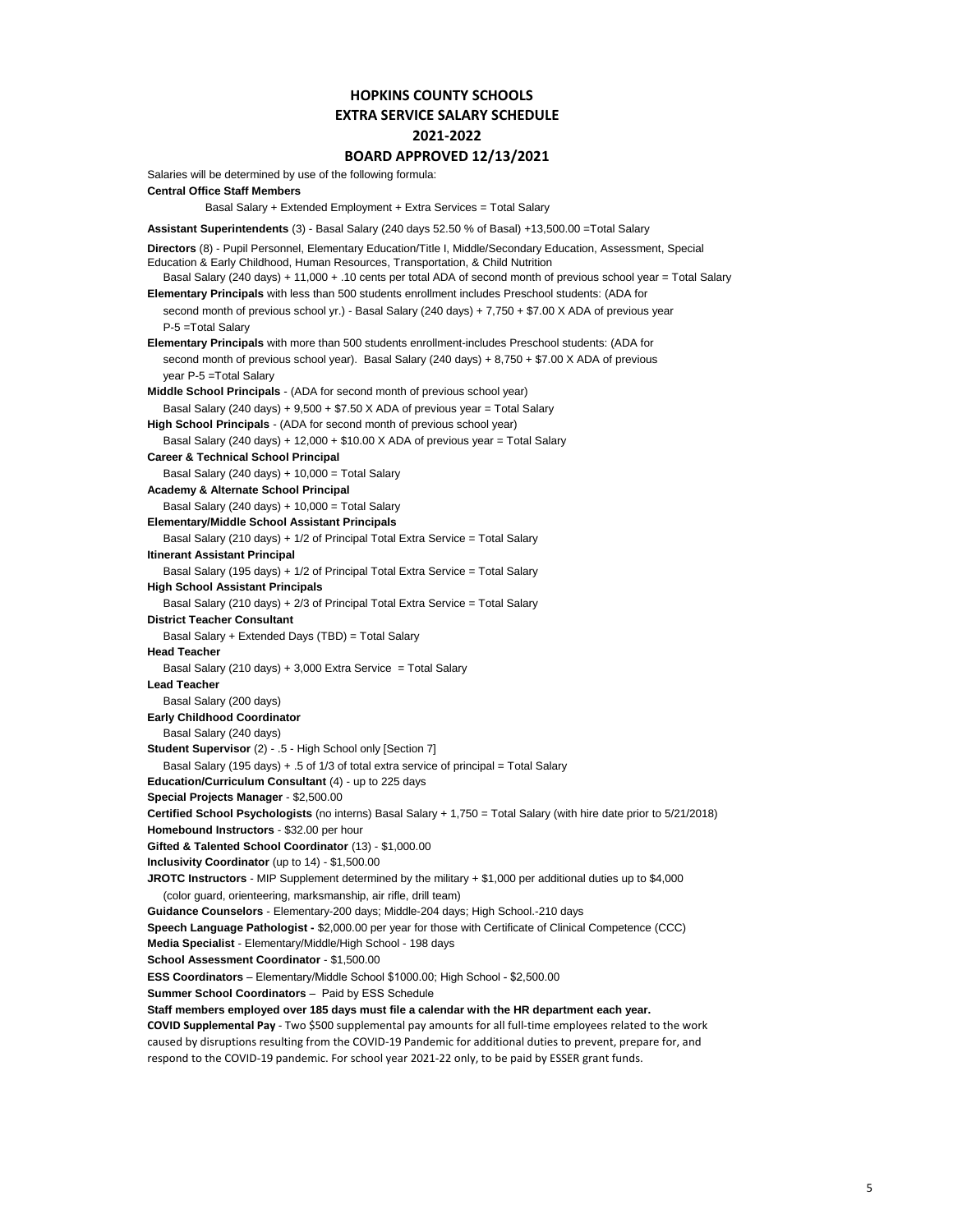# **HOPKINS COUNTY SCHOOLS EXTRA SERVICE SALARY SCHEDULE 2021-2022 BOARD APPROVED 12/13/2021**

# **ADA Totals for 2019-2020 School Year (used for FY22 salary calculations)**

| <b>Hopkins County Day Treatment</b>    | 12.04  |
|----------------------------------------|--------|
| <b>West Hopkins School</b>             | 399.22 |
| Jesse Stuart Elementary School         | 356.42 |
| James Madison Middle School            | 546.99 |
| <b>Grapevine Elementary School</b>     | 381.83 |
| Hanson Elementary School               | 488.61 |
| Hopkins County Central High School     | 749.87 |
| <b>Browning Springs Middle School</b>  | 503.94 |
| Madisonville North Hopkins High School | 972.97 |
| South Hopkins Middle School            | 410.87 |
| <b>Pride Elementary School</b>         | 445.95 |
| <b>West Broadway Elementary School</b> | 374.00 |
| Southside Elementary School            | 416.54 |
| <b>Earlington Elementary School</b>    | 319.64 |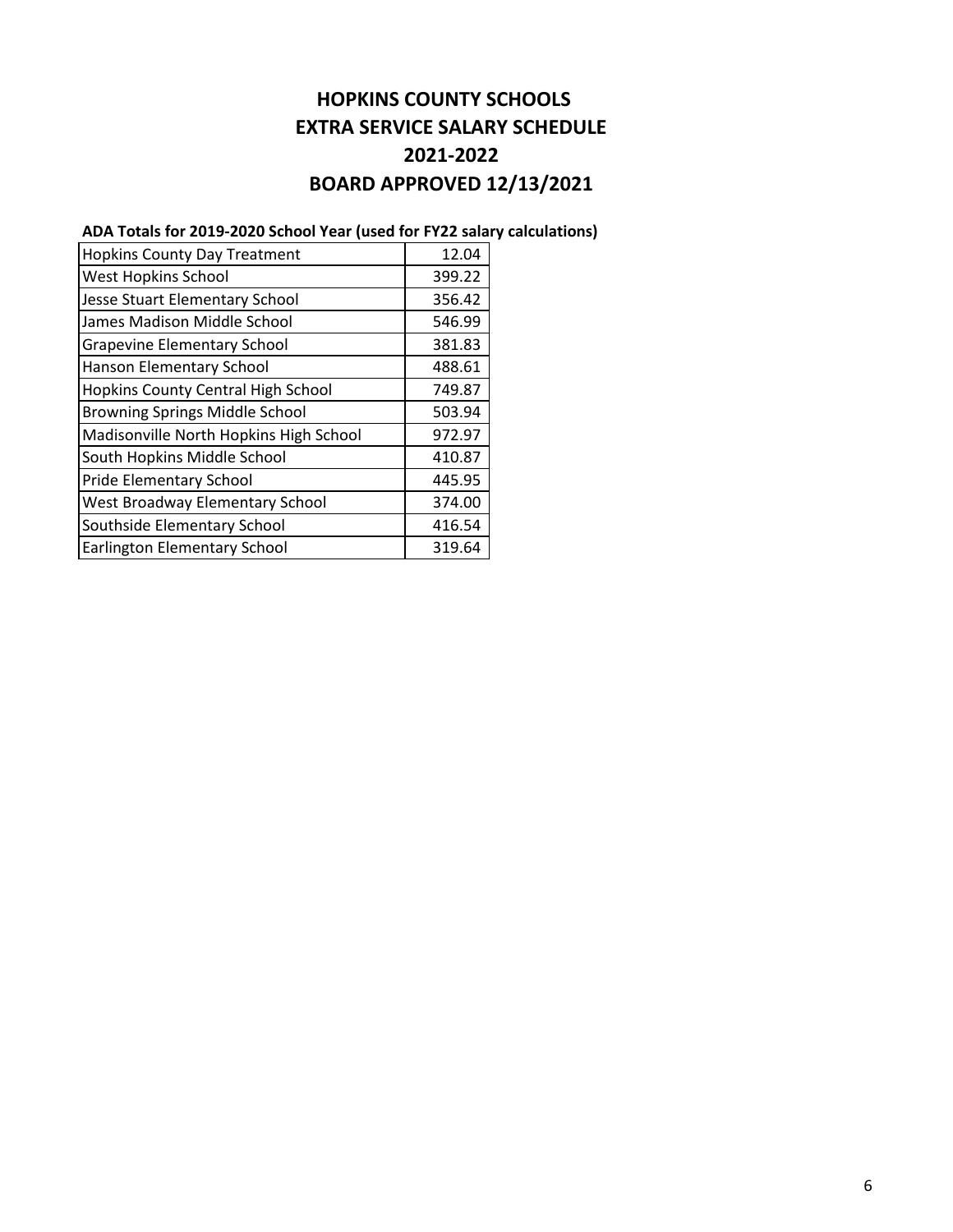## **HOPKINS COUNTY SCHOOLS**

**EXTRA SERVICE SALARY SCHEDULE**

**2021-2022**

### **BOARD APPROVED 12/13/2021**

#### **High School Athletics High School Athletics Cont.**

| <b>Position</b>                        | <b>Extra Service Pay</b> |       | <b>Position</b>                     | <b>Extra Service Pay</b> |
|----------------------------------------|--------------------------|-------|-------------------------------------|--------------------------|
| Athletic Director (2)                  | $9.000.00$ *             |       | Tennis, Head (4)                    | 2,000.00                 |
| Archery, Head (2)                      | 2,000.00                 |       | Tennis, Assistant Booster (4)       | 500.00                   |
| Archery, Assistant (2)                 | 1,000.00                 |       | Tennis Volunteers (8)<br>Max: 8     |                          |
| Archery, Assistant Booster (4)         | 500.00  **               |       | Track, Head (4)                     | 3,000.00                 |
| Archery Volunteers (12)                | $\sim$                   |       | Track, Field Assistant(4)           | 875.00                   |
| Baseball, Head (2)                     | 4,500.00                 |       | Track, Running Assistant(4)         | 875.00                   |
| Baseball, Assistant (2)                | 2,250.00                 |       | Track, Assistant Booster (4)        | 500.00                   |
| Baseball, Pitching Assistant (2)       | 1,125.00                 |       | Track Volunteers (6)<br>Max: 8      | $\sim$                   |
| Baseball, Hitting Assistant (2)        | 1,125.00                 |       | Volleyball, Head (2)                | 4,500.00                 |
| Baseball, Assistant Booster (4)        | 1,125.00 **              |       | Volleyball, Assistant (2)           | 2,250.00                 |
| Baseball Volunteers (8)<br>Max: 14     |                          |       | Volleyball, Assistant (4)           | 1,125.00                 |
| Basketball, Head (4)                   | 9,000.00                 |       | Volleyball, Assistant Booster (4)   | 1,125.00                 |
| Basketball, Assistant (8)              | 3,850.00                 |       | Volleyball Volunteers (8)<br>Max:14 |                          |
| Basketball, Assistant (4)              | 2,250.00                 |       |                                     |                          |
| Basketball, Assistant Booster (8)      | 2,250.00 **              |       |                                     |                          |
| Basketball Volunteers (16)<br>Max: 28  | $\sim$                   |       | <b>High School Other Positions</b>  |                          |
| Bass Fishing (2)                       | 2,000.00                 |       | <b>Position</b>                     | <b>Extra Service Pay</b> |
| Bass Fishing Volunteers (10)           |                          |       | Academic, Head (4)                  | 3,250.00                 |
| Cheerleading, Head (2)                 | 4,500.00                 |       | Assistant Academic (2)              | 2,250.00                 |
| Cheerleading, Assistant (4)            | 2,250.00                 |       | Band Director, Head (2)             | 9,000.00                 |
| Cheerleading, Assistant Booster (2)    | 500.00 **                |       | Band Director, Assistant (4)        | 4,750.00                 |
| Cheerleading Volunteers (4)<br>Max: 8  |                          |       | Band Camp Instructor Booster (8)    | 800.00                   |
| Cross Country, Head (4)                | 3,000.00                 |       | Band Camp Instructor Booster (8)    | 1,000.00                 |
|                                        | 500.00                   |       | Band, Jazz (2)                      |                          |
| Cross Country, Assistant (4)           | 500.00  **               |       | Band Percussion Booster (2)         | 1,850.00                 |
| Cross Country, Assistant Booster (4)   |                          |       | <b>Choral Music</b>                 | 1,250.00                 |
| Cross Country Volunteers (6)<br>Max: 6 |                          |       |                                     | 1,250.00                 |
| Dance, Head (2)                        | 2,500.00                 |       | Color Guard Booster (2)             | 1,250.00                 |
| Dance, Assistant (2)                   | 1,250.00                 |       | Color Guard Booster (2)             | 8,000.00                 |
| Dance, Assistant Booster (2)           | 500.00 **<br>$\omega$    |       | Debate (2)                          | 1,250.00                 |
| Dance Volunteers (4)<br>Max: 6         |                          |       | Drama (2)                           | 1,250.00                 |
| Football, Head (2)                     | 9,000.00                 |       | Flag, Majorette, Guard (2)          | 1,250.00                 |
| Football, Assistant (4)                | 4,000.00                 |       | Speech (2)                          | 1,250.00                 |
| Football, Assistant (4)                | 3,850.00                 |       | Science Olympiad (2)                | 1,250.00                 |
| Football, Assistant (2)                | 3,400.00                 |       | Yearbook (2)                        | 1,250.00                 |
| Football, Assistant (4)                | 2,000.00                 |       |                                     |                          |
| Football, Assistant Booster (4)        | 2,000.00 **              |       | <b>Middle School Athletics</b>      |                          |
| Football Volunteers (10) Max: 24       | $\sim$                   |       | <b>Position</b>                     | <b>Extra Service Pay</b> |
| Golf, Head (4)                         | 2,000.00                 |       | Athletic Director (4)               | 2,275.00                 |
| Golf, Assistant Booster (4)            | 500.00  **               |       | Archery, Head (4)                   | 1,000.00                 |
| Golf Volunteers (8)<br>Max: 8          |                          |       | Archery Volunteers (28)             |                          |
| Powerlifting, Head (2)                 | 1,100.00                 |       | Basketball, Head (8)                | 2,000.00                 |
| Powerlifting, Assistant (6)            | 500.00                   |       | Basketball, Assistant (8)           | 1,300.00                 |
| Powerlifting, Assistant Booster (2)    | 500.00  **               |       | Basketball Volunteers (8)           |                          |
| Powerlifting Volunteers (4) Max: 10    | $\blacksquare$           |       | Basketball, 6th Grade (8)           | 250.00                   |
| Soccer, Head (4)                       | 5,550.00                 |       | Cheerleading, Head (4)              | 1,300.00                 |
| Soccer, Assistant (8)                  | 2,250.00                 |       | Cheerleading Volunteers (4)         |                          |
| Soccer, Assistant Booster (8)          | 2,250.00 **              |       | Dance, Head (4)                     | 1,250.00                 |
| Soccer Volunteers (16)<br>Max: 24      | $\blacksquare$           |       | Dance Volunteers (4)                |                          |
| Softball, Head (2)                     | 4,500.00                 |       | Football, Head (4)                  | 2,000.00                 |
| Softball, Assistant (2)                | 2,250.00                 |       | Football, Assistant (8)             | 1,300.00                 |
| Softball, Pitching Assistant (2)       | 1,125.00                 |       | Football Volunteers (9)             |                          |
| Softball, Hitting Assistant (2)        | 1,125.00                 |       |                                     |                          |
| Softball, Assistant Booster (4)        | 1,125.00                 | $***$ | <b>Middle/Elementary School</b>     |                          |
| Softball Volunteers (8)<br>Max: 14     | $\overline{\phantom{a}}$ |       | <b>Position</b>                     | <b>Extra Service Pay</b> |
| Swimming, Head (2)                     | 3,000.00                 |       | Middle Kentucky Academic Assoc. (8) | 1,400.00                 |
| Swimming, Assistant (4)                | 1,750.00                 |       | Elem. Kentucky Academic Assoc. (16) | 700.00                   |
| Swimming, Assistant Booster (2)        | 500.00                   | $***$ | Elem. Basketball Building Rep. (8)  | 250.00                   |
| Swimming Volunteers (4)<br>Max: 8      |                          |       |                                     |                          |

| Position                           | <b>Extra Service Pay</b> | <b>Position</b>                     | <b>Extra Service Pay</b> |       |
|------------------------------------|--------------------------|-------------------------------------|--------------------------|-------|
| Athletic Director (2)              | $9,000.00$ *             | Tennis, Head (4)                    | 2,000.00                 |       |
| Archery, Head (2)                  | 2,000.00                 | Tennis, Assistant Booster (4)       | 500.00                   | $***$ |
| Archery, Assistant (2)             | 1,000.00                 | Tennis Volunteers (8)<br>Max: 8     |                          |       |
| Archery, Assistant Booster (4)     | 500.00 **                | Track, Head (4)                     | 3,000.00                 |       |
| Archery Volunteers (12)            |                          | Track, Field Assistant(4)           | 875.00                   |       |
| Baseball, Head (2)                 | 4,500.00                 | Track, Running Assistant(4)         | 875.00                   |       |
| Baseball, Assistant (2)            | 2,250.00                 | Track, Assistant Booster (4)        | 500.00                   | **    |
| Baseball, Pitching Assistant (2)   | 1,125.00                 | Track Volunteers (6)<br>Max: 8      |                          |       |
| Baseball, Hitting Assistant (2)    | 1,125.00                 | Volleyball, Head (2)                | 4,500.00                 |       |
| Baseball, Assistant Booster (4)    | $1,125.00$ **            | Volleyball, Assistant (2)           | 2,250.00                 |       |
| Baseball Volunteers (8)<br>Max: 14 |                          | Volleyball, Assistant (4)           | 1,125.00                 |       |
| Basketball, Head (4)               | 9,000.00                 | Volleyball, Assistant Booster (4)   | 1,125.00                 | **    |
| Basketball, Assistant (8)          | 3,850.00                 | Volleyball Volunteers (8)<br>Max:14 |                          |       |

#### **High School Other Positions**

| Bass Fishing (2)                       | 2,000.00 |       | <b>Position</b>                  | <b>Extra Service Pay</b> |     |
|----------------------------------------|----------|-------|----------------------------------|--------------------------|-----|
| Bass Fishing Volunteers (10)           |          |       | Academic, Head (4)               | 3,250.00                 |     |
| Cheerleading, Head (2)                 | 4,500.00 |       | Assistant Academic (2)           | 2,250.00                 |     |
| Cheerleading, Assistant (4)            | 2,250.00 |       | Band Director, Head (2)          | 9,000.00                 |     |
| Cheerleading, Assistant Booster (2)    | 500.00   | **    | Band Director, Assistant (4)     | 4,750.00                 |     |
| Cheerleading Volunteers (4)<br>Max: 8  |          |       | Band Camp Instructor Booster (8) | 800.00 **                |     |
| Cross Country, Head (4)                | 3,000.00 |       | Band Camp Instructor Booster (8) | 1,000.00 **              |     |
| Cross Country, Assistant (4)           | 500.00   |       | Band, Jazz (2)                   | 1,850.00                 |     |
| Cross Country, Assistant Booster (4)   | 500.00   | $***$ | Band Percussion Booster (2)      | 1,250.00 **              |     |
| Cross Country Volunteers (6)<br>Max: 6 |          |       | Choral Music                     | 1,250.00                 | *** |
| Dance, Head (2)                        | 2,500.00 |       | Color Guard Booster (2)          | 1,250.00 **              |     |
| Dance, Assistant (2)                   | 1,250.00 |       | Color Guard Booster (2)          | 8.000.00                 | **  |
| Dance, Assistant Booster (2)           | 500.00   | $***$ | Debate (2)                       | 1,250.00                 |     |
| Dance Volunteers (4)<br>Max: 6         |          |       | Drama (2)                        | 1,250.00                 |     |
| Football, Head (2)                     | 9,000.00 |       | Flag, Majorette, Guard (2)       | 1,250.00                 |     |
| Football, Assistant (4)                | 4,000.00 |       | Speech (2)                       | 1,250.00                 |     |
| Football, Assistant (4)                | 3,850.00 |       | Science Olympiad (2)             | 1,250.00                 |     |
| Football, Assistant (2)                | 3,400.00 |       | Yearbook (2)                     | 1,250.00                 |     |

#### **Middle School Athletics**

| <b>Position</b>             | <b>Extra Service Pay</b> |
|-----------------------------|--------------------------|
| Athletic Director (4)       | 2,275.00                 |
| Archery, Head (4)           | 1,000.00                 |
| Archery Volunteers (28)     |                          |
| Basketball, Head (8)        | 2,000.00                 |
| Basketball, Assistant (8)   | 1,300.00                 |
| Basketball Volunteers (8)   |                          |
| Basketball, 6th Grade (8)   | 250.00                   |
| Cheerleading, Head (4)      | 1,300.00                 |
| Cheerleading Volunteers (4) |                          |
| Dance, Head (4)             | 1,250.00                 |
| Dance Volunteers (4)        |                          |
| Football, Head (4)          | 2,000.00                 |
| Football, Assistant (8)     | 1,300.00                 |
| Football Volunteers (9)     |                          |

#### **Middle/Elementary School**

| Softball Volunteers (8)<br>Max: 14 | -         | <b>Position</b>                     | <b>Extra Service Pav</b> |  |
|------------------------------------|-----------|-------------------------------------|--------------------------|--|
| Swimming, Head (2)                 | 3.000.00  | Middle Kentucky Academic Assoc. (8) | 1.400.00 ****            |  |
| Swimming. Assistant (4)            | 1.750.00  | Elem. Kentucky Academic Assoc. (16) | 700.00 ****              |  |
| Swimming, Assistant Booster (2)    | 500.00 ** | Elem. Basketball Building Rep. (8)  | 250.00                   |  |
|                                    |           |                                     |                          |  |

\*High School A.D. receives an additional \$2,500 for CMAA (Certified Master Athletic Administrator) and 10 days

\*\*Positions are funded by Booster Club donations and the donation must be received by the district by the end of May of the prior year

\*\*\*Choral Music Coaches will receive pay by submitting performance verification (3 in+3 out) to Superintendent, excludes part time positions

\*\*\*\*School must belong to KY Academic Association and submit proof of membership and competition schedule

Note: Maximum amount on voluteer line is the total number of assistants per student athletic

Note: see September 22, 2014 Board approved addendum coaching increment for years of service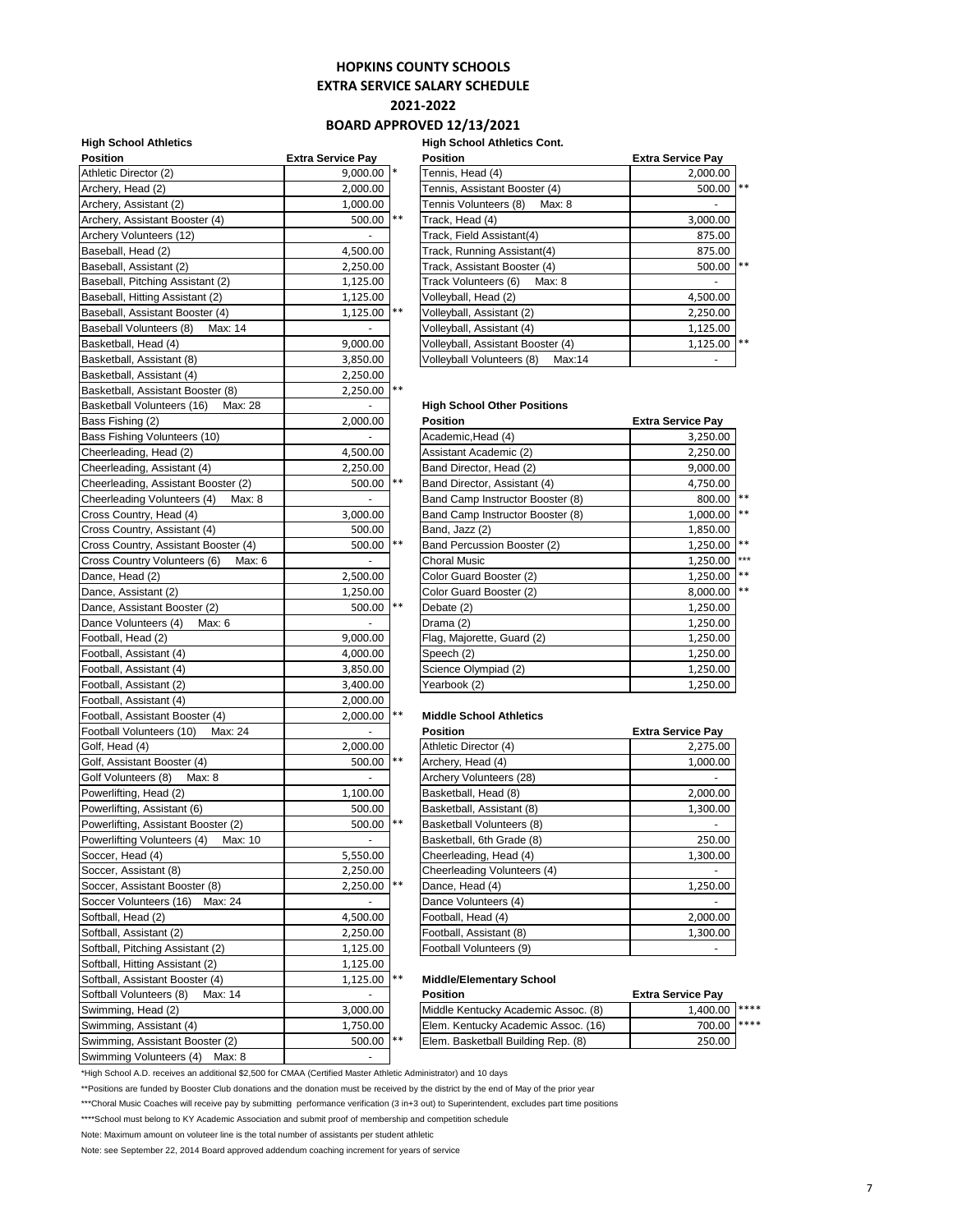# **HOPKINS COUNTY SCHOOLS SUBSTITUTE TEACHER SALARY SCHEDULE**

### **2021-2022**

# **BOARD APPROVED 12/13/2021**

#### **DAILY RATE**

### **(TEACHING CERTIFICATE REQUIRED)**

**YEARS EXPERIENCE**

|                 | $0 - 4$ | $5-9$  | <b>10 &amp; OVER</b> |
|-----------------|---------|--------|----------------------|
| <b>RANK I</b>   | 108.00  | 118.25 | 130.00               |
|                 |         |        |                      |
| <b>RANK II</b>  | 95.00   | 105.25 | 117.00               |
|                 |         |        |                      |
| <b>RANK III</b> | 88.50   | 97.50  | 110.00               |

| <b>COLLEGE HOURS</b> | <b>RANK</b> | <b>DAILY RATE</b>                                                                                              |
|----------------------|-------------|----------------------------------------------------------------------------------------------------------------|
| 96-Bachelor's Degree | IV          | \$ 82.00                                                                                                       |
| 64-95                |             | S 79.00                                                                                                        |
|                      |             | Rank IV, V regular teacher- \$105.00 daily (effective the 21st day of consecutive coverage in same assignment) |

### **INTERIM & ADMINISTRATIVE SUBSTITUTES DAILY RATES**

| Regular Administrative Substitute                                                              | \$250.00 |
|------------------------------------------------------------------------------------------------|----------|
| Regular Teacher Consultant (*Minimum of 100 days)                                              | \$200.00 |
| Regular Teacher Substitute (effective the 21st day of consecutive coverage in same assignment) | \$185.00 |
| Regular Substitute will be reimbursed at a daily rate corresponding to experience              |          |
| Regular Guidance Counselor Substitute                                                          | \$225.00 |